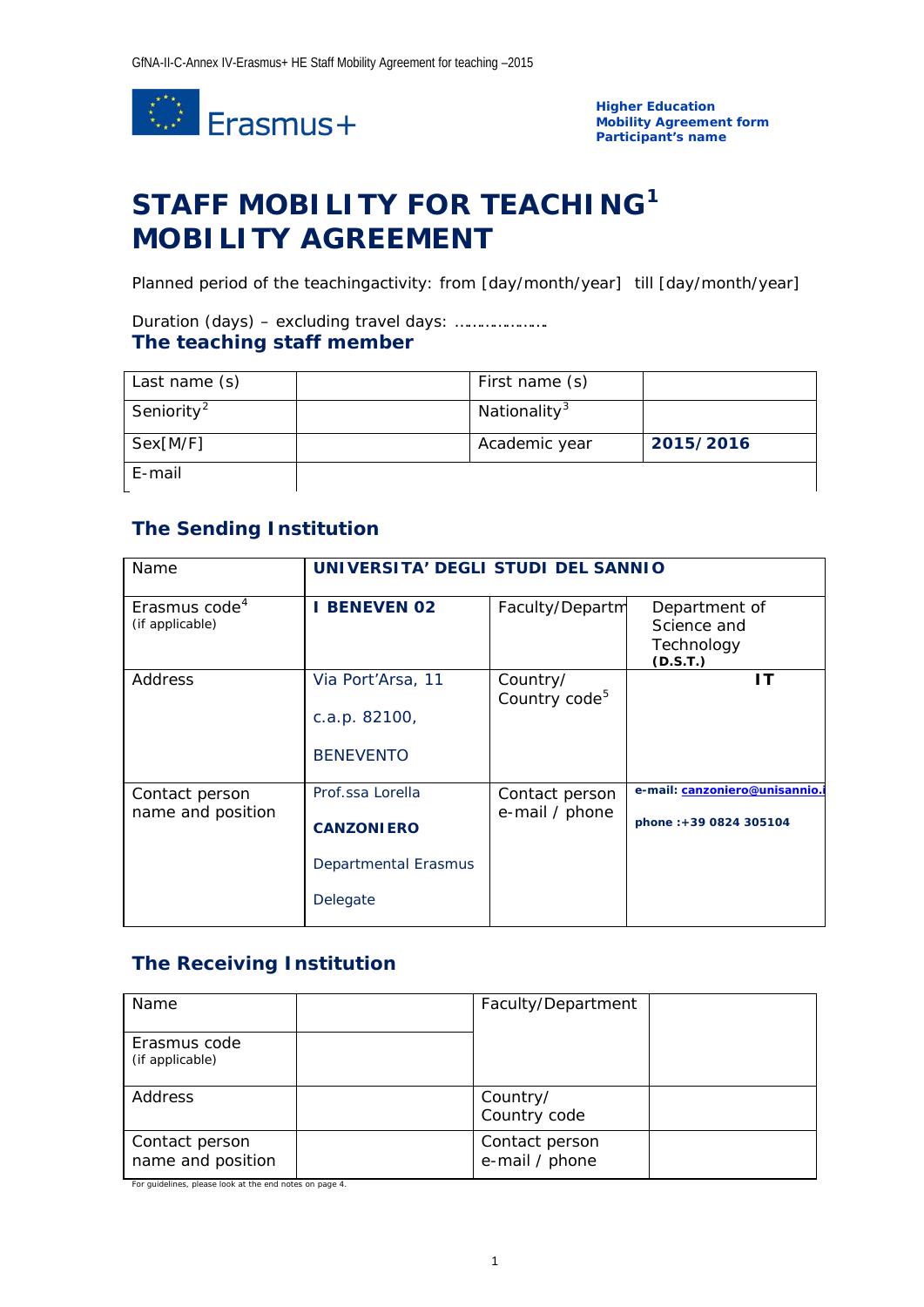

**Higher Education Mobility Agreement form Participant's name**

# **Section to be completed BEFORE THE MOBILITY**

### **I. PROPOSED MOBILITY PROGRAMME**

Main subject field<sup>[6](#page-3-5)</sup>: .....................

Level (select the main one): Short cycle (EQF level 5)  $\Box$ ; Bachelor or equivalent first cycle (EQF level 6)□; Master or equivalent second cycle (EQF level 7)□; Doctoral or equivalent third cycle (EQF level 8) $\Box$ 

Number of students at the receiving institution benefiting from the teaching programme: ………………

Number of teaching hours: …………………

Language of instruction: ………………………………………

### **Overall objectives of the mobility:**

**Added value of the mobility (in the context of the modernisation and internationalisation strategies of the institutions involved):**

**Content of the teaching programme:**

**Expected outcomes and impact (e.g. on the professional development of the teaching staff member and on the competences of students at both institutions):**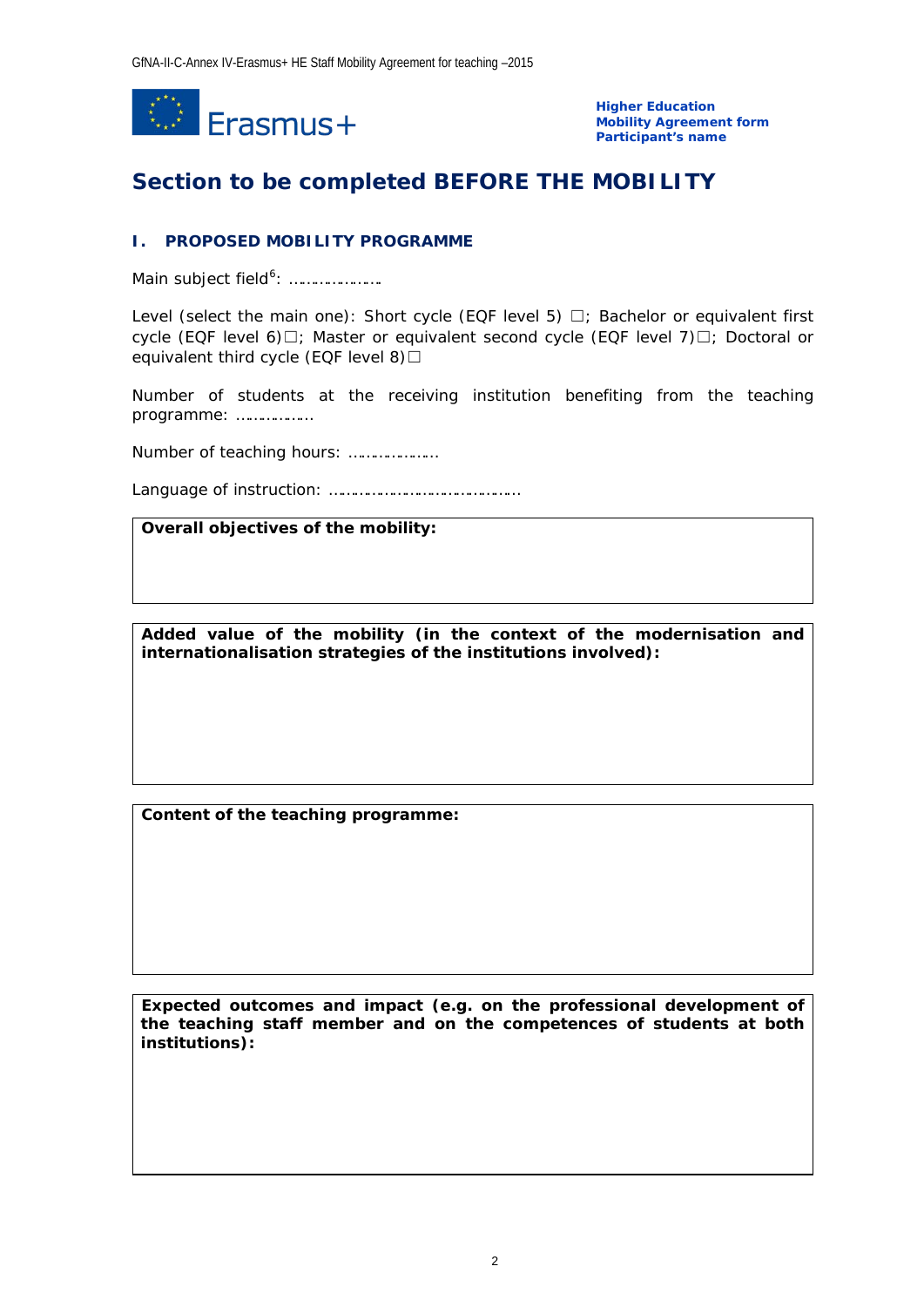

**Higher Education Mobility Agreement form Participant's name**

#### **II. COMMITMENT OF THE THREE PARTIES**

By signing<sup>7</sup> this document, the teaching staff member, the sending institution/enterprise and the receiving institution confirm that they approve the proposed mobility agreement.

The sending higher education institution supports the staff mobility as part of its modernisation and internationalisation strategy and will recognise it as a component in any evaluation or assessment of the teaching staff member.

The teaching staff member will share his/her experience, in particular its impact on his/her professional development and on the sending higher education institution, as a source of inspiration to others.

The teaching staff member and the sending institution commit to the requirements set out in the grant agreement signed between them.

The teaching staff member and the receiving institution will communicate to the sending institution/enterprise any problems or changes regarding the proposed mobility programme or mobility period.

| The teaching staff member          |       |  |  |  |
|------------------------------------|-------|--|--|--|
| Name:                              |       |  |  |  |
| Signature:                         | Date: |  |  |  |
|                                    |       |  |  |  |
| The sending institution/enterprise |       |  |  |  |
| Name of the responsible person:    |       |  |  |  |
| Signature:                         | Date: |  |  |  |
|                                    |       |  |  |  |
| The receiving institution          |       |  |  |  |
| Name of the responsible person:    |       |  |  |  |
| Signature:                         | Date: |  |  |  |